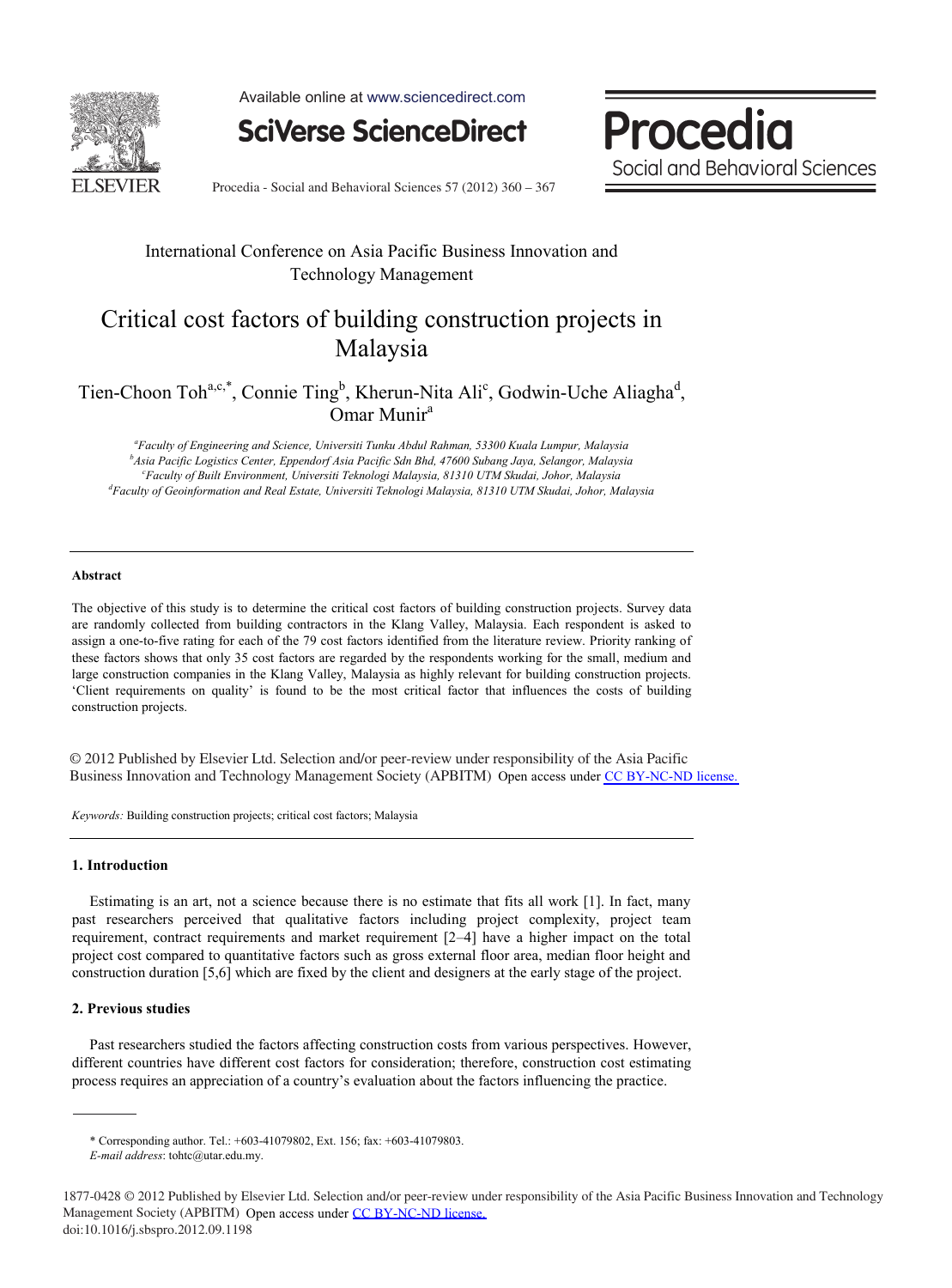Important cost factors being identified from the Nigerian construction industry are: the shortage of materials, financing methods and payments for completed works, poor contract management, materials cost, fraudulent practices and kickbacks, and the fluctuation of material prices [8,2].

Besides that, Akintoye [3] has studied on the factors influencing project cost estimating practice in the United Kingdom. Consequently, seven cost factor groupings, namely, project complexity, technological requirements, project information, project team requirement, contract requirements, project duration, and market requirement are categorised.

Research on factors affecting the bid/no bid decision in the Saudi Arabian construction contractors carried out by Bageis and Fortune [9] discovered that the most influential characteristics affecting the respondents' assessment of the weight of importance for decision-making in tendering processes are the size of contractor, contractor's classification status and the type of main client.

Based on the fact that construction cost estimation is subjective in nature, it is imperative to determine the factors influencing the costs of building construction projects in Malaysia as there is so far no investigation done in this area to the best of the researchers' knowledge.

This paper examines and ranks the cost factors that need to be considered when cost estimates are prepared in the various stages of the development of the building construction project by using a survey questionnaire to obtain the perceptions of the randomly selected samples of building contractors in the Klang Valley, Malaysia. Questionnaires sent via hand delivery to 154 Malaysian quantity surveyors, estimators and contractors working for the small, medium and large construction companies have yielded about 80% response rate. The paper also describes the survey's statistical analyses, which are comprised of Terrell's transformation index and Kendall's concordance test. The findings of this study found that there is an agreement among the different categories of building contractors in ranking the cost factors. [21]

#### **3. Research methodology**

This research is carried out in two stages. Firstly, literature survey and interviews with the quantity surveyors, estimators and contractors working for the small, medium and large construction companies in the Klang Valley, Malaysia are conducted to determine the factors influencing the costs of building construction projects. Pilot study involving semi-structured interviews is used to modify and improve the drafted questionnaire before sending it via hand delivery to the potential respondents. Seventy-nine factors are identified and categorised into seven different groups in this investigation. They are project complexity, technological requirements, project information, project team requirement, contract requirements, project duration, and market requirement that influence the costs of building construction projects as categorised earlier by Akintoye [3]. These groupings comprehensively cover all the criteria that need to be considered in the cost estimating process.

Secondly, a questionnaire survey methodology is employed to determine and rank these factors according to their levels of influence on the costs of building construction projects. The survey questionnaires are sent via hand delivery to 154 Malaysian quantity surveyors, estimators and contractors working for the small, medium and large construction companies identified from the Malaysian construction industry directory (MCID) version 2008 to 2009 under the category of building construction contractors produced by the Construction Industry Development Board (CIDB) Malaysia. Hence, the paper attempts to test the null hypothesis that: there is no agreement among the different categories of building contractors in ranking the cost factors.

The response rate for the questionnaire survey is about 80% which is very much higher than the normal rate of 20% to 30% for most postal questionnaire surveys of the construction industry as reported by Elhag et al. [7]. In examining the level of influence for each factor, a five-point scale of 1 to 5, where  $(1 -$  Strongly disagree,  $2 -$  Disagree,  $3 -$  Neutral,  $4 -$  Agree, and  $5 -$  Strongly agree) is utilised to determine the respondents' perceptions on the extent the factors influence the costs of building construction projects in their organisations.

#### **4. Analysis and ranking of cost factors**

Terrell's transformation technique can be used to convert ordinal data into indices [10]. In this research, Terrell's transformation index computation is employed to rank the cost factors based on their levels of influence. It is illustrated by the equation below: